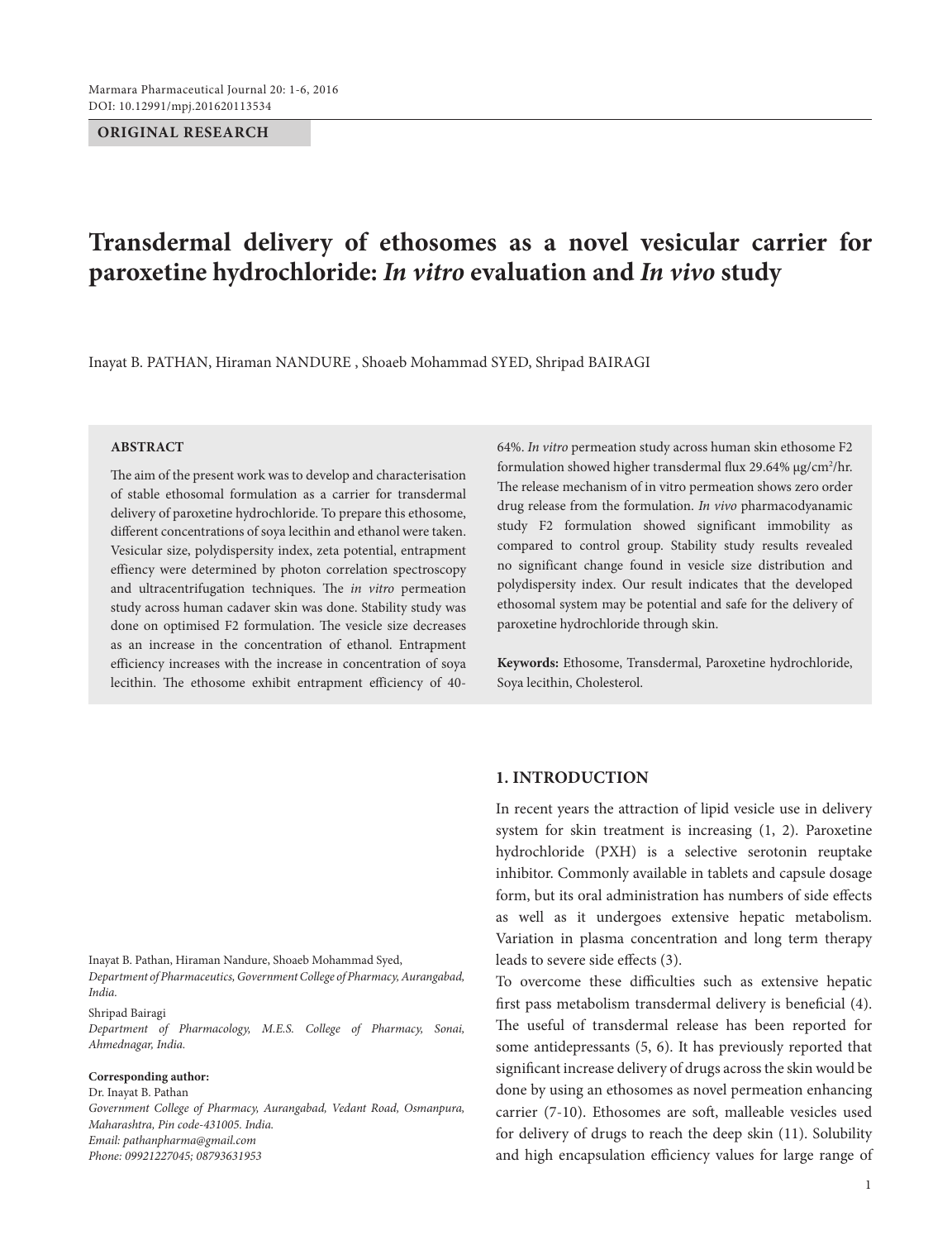lipophilic drugs can be obtained due to presence of ethanol. The vesicles with soft flexible characteristics are formed due to the presence of ethanol, which permit them to go through more simply into the deeper layers of the skin (12). The present aim focuses on the preparation and characterization of ethosomal formulation for PXH transdermal delivery. The aim of the present study was to develop stable ethosomes carrier for transdermal delivery of PXH. The effect of ethanol and soya lecithin on the permeation of PXH through the human skin was evaluated.

# **2. Materials and methods**

# **2.1 Material**

Paroxetine hydrochloride (PXH) was a gift sample from Zyduscadila Healthcare Ltd. Soya lecithin was purchased from Research Lab Mumbai. Ethanol was purchased from Loba chemical Mumbai. Cholesterol was purchased from Research Lab Fine Chem Industries, Mumbai. PEG-400 was purchased from Dipa Laboratory Chemicals. All materials and solvents used in this study are of analytical grade.

# **2.2 Preparation of ethosomes**

Soya lecithin, cholesterol and PXH were dissolved in ethanol then addition of propylene glycol. Double distilled water was added slowly with a fine stream in above ethanol dispersion with constant mixing at 700 rpm on a magnetic stirrer, in a well-sealed glass container. Mixing was continued for an additional 5 min. The system was kept at  $30^{\circ}$ C throughout the preparation and was then left to cool at room temperature. (7, 8). The compositions of all ethosomal formulations are shown in Table. 1.

**Table 1.** Composition of ethosomal formulations.

|                | Code Paroxetine<br>HCI% | Soya<br>lecithin% | Cholesterol% Ethanol Propylene |     | glycol |
|----------------|-------------------------|-------------------|--------------------------------|-----|--------|
| F <sub>1</sub> | 2%                      | $1\%$             | 2%                             | 30% | 0.5%   |
| F <sub>2</sub> | 2%                      | $1\%$             | 2%                             | 35% | 0.5%   |
| F <sub>3</sub> | 2%                      | 1.5%              | $1\%$                          | 30% | 0.5%   |
| F4             | 2%                      | 1.5%              | $1\%$                          | 35% | 0.5%   |
| F5             | 2%                      | 2%                | 2%                             | 30% | 0.5%   |
| F6             | 2%                      | 2%                | $1\%$                          | 35% | 0.5%   |

# **2.3 Characterisation of ethosome**

# *2.3.1 Vesicles size distribution, polydispersity index (PI) and zeta potential*

The vesicle size distribution, polydispersity index and zeta potential of vesicles were determined using photon

correlation spectroscopy (Beckmann counter, Delsa Nano, USA). The formulation were diluted by  $1/4<sup>th</sup>$  distilled water before measurement and measured three times at a scattering angle of 90°. The polydispersity index (PI) was used as a measurement of the width of the size distribution. PI less than 0.4 indicates a homogenous and monodisperse population. Zeta potential was measured as the particle electrophoretic mobility means of laser microelectrophoresis in a thermostated cell.

#### *2.3.2 Entrapment efficiency (EE)*

The entrapment capacity of PXH by ethosomal vesicles was determined by ultracentrifugation. The drug containing ethosomal formulations were kept overnight at 4°C and centrifuge in ultracentrifuge (Tarsons) 12000 rpm for 30 min. The supernatant was removed and drug amount was determined by using UV-Visible spectrophotometer at 294 nm in both the sediment and the supernatant. The entrapment capacity was calculated as follows, [(*T*-S) /*T*] \*100, where *T* is the total amount of drug that is detected both in the supernatant and sediment, and S is the amount of drug found in the supernatant (13).

#### *2.3.3 In vitro permeation study*

#### *2.3.3.1 Preparation of cadaver skin*

The human cadaver skin sample provided from Government Medical College and Hospital, Aurangabad. The human cadaver skin contained same subcutaneous fat which was carefully trimmed and then rinse with normal saline, prepared skin was wrapped in aluminium foil and stored at  $-20$  °C until use (14).

# *2.3.3.2 Procedure*

Franz diffusion cell was used to carry out the *in vitro* skin permeation study having an effective diffusion area 0.785 cm<sup>2</sup> and having a receptor compartment volume of 15 ml. The cadaver skin was brought to room temp and mounted with the donor compartment dry and open to the atmosphere. Initially, the donor compartment was empty and receiver compartment was filled with phosphate buffer pH 7.4. The receiver fluid was stirred with magnetic bead with the speed of 100 rpm and the temperature was maintained at  $37\pm 1$ <sup>o</sup>C. The phosphate buffer pH 7.4 was replaced with the fresh buffer at every 30 min. No peak was found that after 3 hours indicating complete stabilisation of skin. A 5 ml formulation was placed into the donor compartment and sealed with paraffin film to provide occlusive condition. The samples were withdrawn at regular interval for 10 hrs filtered through  $0.45 \mu m$ . membrane filter and analysed for drug amount by UV-Visible spectrophotometer at 294 nm.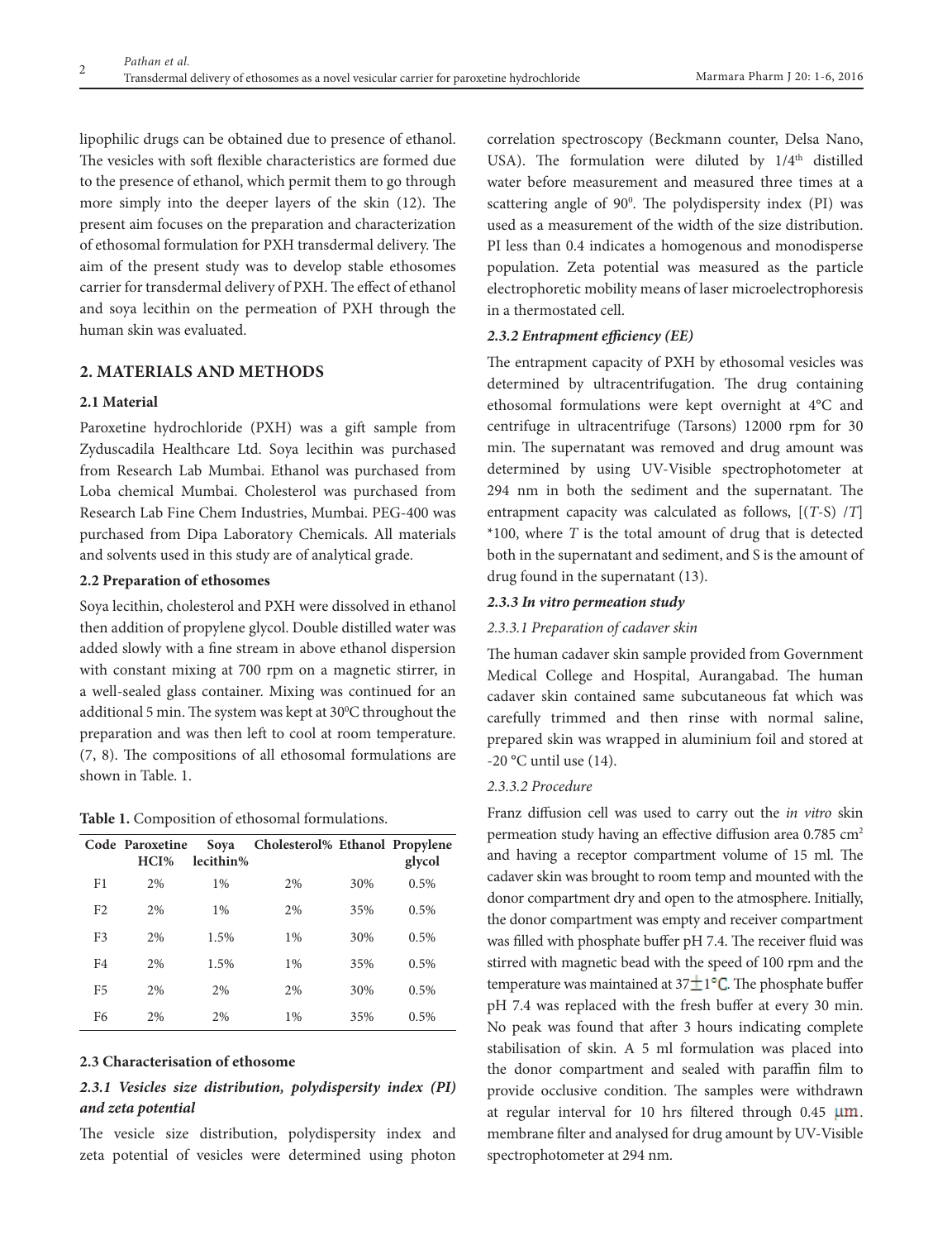#### *2.3.4 Permeation data analysis*

The cumulative amount of penetrant, *Q* (g/cm2 ), which permeated the skin per unit surface area was plotted against time. The linear portion of the plot was taken as being the steady-state flux, (*J*s). The permeability coefficient (*K*p) was calculated as (15),

# $Kp = Js/Cv$

Where *C*v is the concentration of penetrant in the donor solution.

#### *2.3.5 In vivo pharmacodynamic study*

Approval to carry out pharmacodynamics studies was obtained (Institutional Animals Ethical Committee, approved the protocol). Forced Swim test (FST) was used to evaluate the antidepressant effect of the optimized F2 formulation. Rats of either sex weighing 250–300 g were kept under standard laboratory conditions (temperature 23-30°C).The rats were kept with free access to standard laboratory diet. Approximately  $14 \text{ cm}^2$  of the abdominal side of rats skin was shaved on the in each group except group treated with the marketed tablet formulation.

Rats were divided randomly into three groups each containing six animals. Group 1 was considered as a control. Group 2 was treated with oral tablets of PXH containing 1.40 mg/ day and administered without anaesthesia by using simple poly-ethylene tube. Group 3 was treated with the optimized F2 formulation applied transdermally containing 2 mg/day (equivalent to 0.60 mg/day) drug.

## *2.3.6 Force swim test*

Rats were forced to swim in a cylindrical glass tank (60 cm height X 30 cm in diameter) containing water after the administration of doses. The water was filled up to 40 cm height so they were swim without touching their hind limb or tail to the bottom of the tank. On the  $1<sup>st</sup>$  day of experiments, rats were forced to swim for 10 min. After 24 h, rats were reexposed to forced swim for 5 min and animals were judged for immobility, climbing, and swimming. After a 5-min swim test, the rat was removed from the cylinder, dried and then returned to its home cage. (16)

# *2.3.7 Vesicle stability study*

Stability of optimised F2 formulation was kept at room temp for 3 weeks. Vesicle size and polydispersity index were measured at 1, 2, 3, 7, 14 and 21 days and mean value is used for the analysed of the data.

# **3. Result and discussion**

#### **3.1 Vesicle size, polydispersity index and zeta potential**

The vesicle mean diameters for all formulations are shown in

Table 2. The result of photon correlation spectroscopy shows narrow peak for all formulations, which indicating that the size of vesicle population is comparatively uniform in size. In accordance with other researcher, this decrease in the mean diameter of the vesicle is due to the presence of ethanol. Higher concentration of ethanol produced lower vesicle size. Probably the ethanol causes the modification of the net charge of the system and confer it some degree of stearic stabilization (10). Polydispersity index of formulations is shown in Table 2. Compare to all formulations F2 formulation showed a less polydispersity index is 0.23 indicates a homogeneous population of ethosome vesicle that may finally lead to decrease in mean particle size. In the formulation the concentration of ethanol increases from 30-35% the significant decrease in vesicle size. On the other hand, it was observed that the increase in soya lecithin concentration resulted in an increase in mean particle size. Small vesicle size is formed with the F2 formulation having a 1% of soya lecithin and 35% ethanol. Twice fold increase in soya lecithin concentration (1%-2%) resulted in two fold increase in ethosomes size (from 501.33nm ±1.92 - 1314.33nm±3.5). The charge of vesicles is an important parameter that can influence both stability and skin vesicle interaction. The zeta potential value of all formulations shown in Table 2. The concentration of ethanol increase from 30-35% v/v resulting in an increase in zeta potential values. Polydispersity index was determined as a measure of homogeneity in formulation. Polydispersity index  $\leq 0.3$  indicate homogeneous population of ethosome vesicle in formulation Ps.

**Table 2.** Particle size, polydispersity index, zeta potential, flux and permeability coefficient of formulations.

| Code           | Particle<br>Size (nm) | Polydispersity<br>Index | (mV)     | potential $\text{cm}^2/\text{hr}$ ) | Zeta Flux $(\mu g /$ Permeability<br>coefficient<br>$(x10^{-3})$ (cm/hr) |
|----------------|-----------------------|-------------------------|----------|-------------------------------------|--------------------------------------------------------------------------|
| F1             | $697+0.04$            | $0.473 + 0.004$         | $-22.26$ | 12.94                               | 1.2                                                                      |
| F <sub>2</sub> | $501.33 + 1.92$       | $0.25 + 0.02$           | $-16.10$ | 29.64                               | 2.9                                                                      |
| F3             | $1126.33 + 450$       | $1.06 + 1.004$          | $-25.48$ | 24.87                               | 2.4                                                                      |
| F4             | 1125.66+4.04          | $0.691 + 2.004$         | $-24.93$ | 19.46                               | 1.9                                                                      |
| F5             | $1314.33 + 3.5$       | $0.622 + 2.004$         | $-28.46$ | 16.40                               | 1.6                                                                      |
| F6             | $1249.33 + 4.5$       | $0.957+0.0052$          | $-16.81$ | 24.07                               | 2.4                                                                      |

Values are expressed in mean ±SD, n=3

#### **3.2 Entrapment efficiency**

The entrapment efficiency of all formulations shown in Figure 1. Entrapment efficiency of formulation containing of 1% soya lecithin and 30% ethanol (F1) was found to be 60%, which significantly increased to 64% when the amount of ethanol increases to 35% (F2) keeping the concentration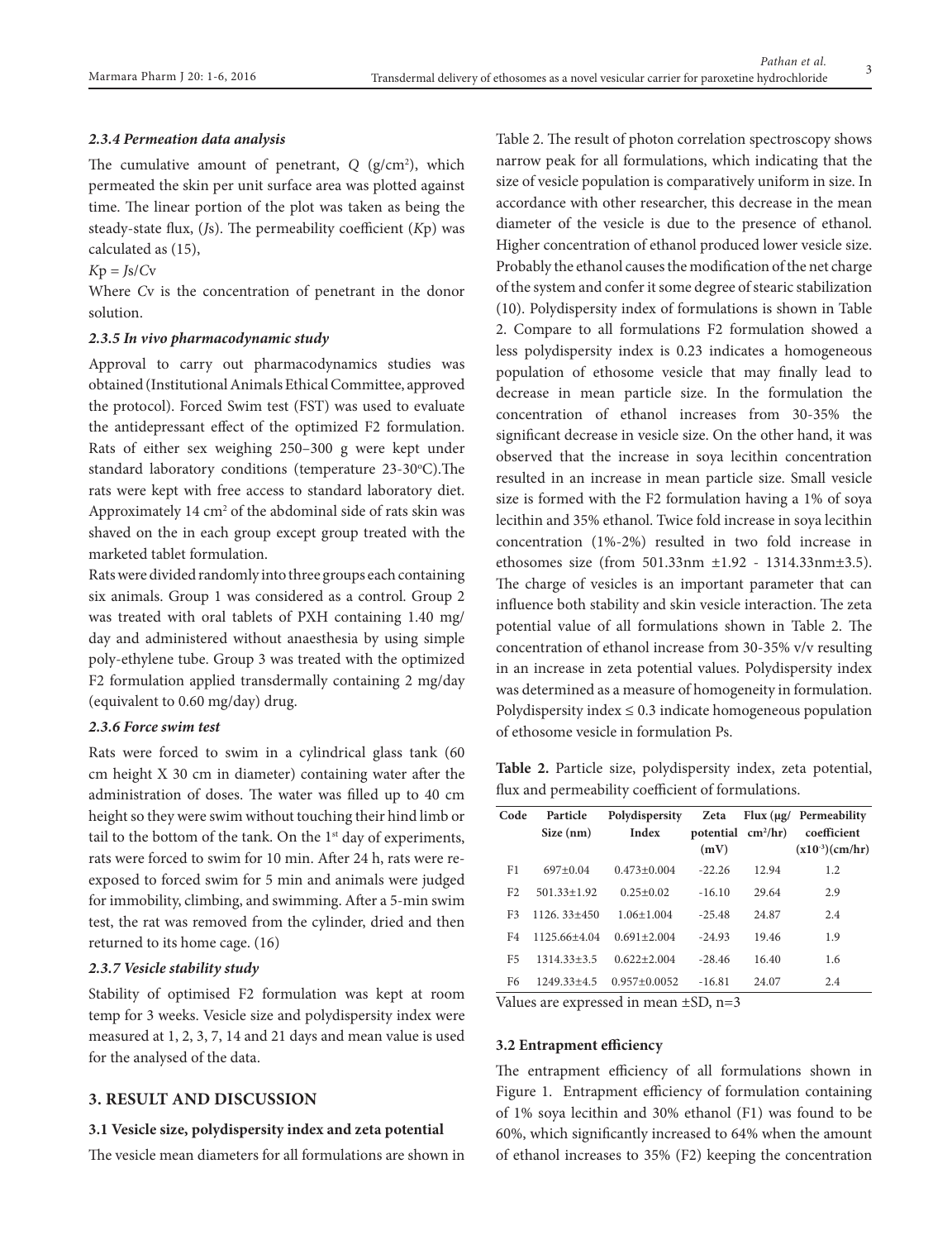of soya lecithin constant. Ethosomes formulation prepared with 1.5% soya lecithin and 30% ethanol (F3) exhibited 40% entrapment efficiency, which was increased to 45% (F4) respectively; keep the amount of soya lecithin constant. Formulation prepared with 2% soya lecithin and 30% ethanol (F5) showed 42% entrapment efficiency, which was increased to 61% when the concentration of ethanol increased to 35% (F6) respectively. These data supported by previous findings that solubility and high encapsulation efficiency values for large range of lipophilic drugs can be obtained due to presence of ethanol (13). From these results entrapment efficiency of formulation was observed due to increase in ethanol concentration.





#### **3.3** *In vitro* **permeation study**

*In vitro* skin permeation experiment was performed using human cadaver skin showed that permeation was highest in F2 formulation as shown in Figure 2. Flux value of F2 formulation was significantly higher when compared with other formulation (P≤0.05) as shown in above Table 2. Highest flux value 29.64 of F2 as compared to other formulation. These may be due to small vesicle size and high entrapment efficiency along with high concentration of ethanol. These data supported by previous findings that ethanol interact with a lipid molecules of stratum corneum, resulting in a reduction in the Tm of stratum corneum, increase in there fluidity. The intercalation of ethanol due to the polar head group environment can result in an increase in membrane permeability (17). It may also suggest that mixing of phospholipids with the stratum corneum lipid of the intercellular layers enhances the permeability of the skin (18). F2 formulation was selected as an optimized formulation from the vesicle size distribution, polydispersity index, zeta potential, drug entrapment efficiency, and *in vitro*

permeation study results and considered for further study.



**Figure 2.** *In vitro* skin permeation profile of PXH through human cadaver skin.

## **3.4** *In vivo Pharmacodynamic* **study**

The pharmacodynamic activity of the ethosomes F2 formulation was compared with orally administered dose. The force swim test is most widely used pharmacodynamic activity model for assessing the antidepressant activity. The total immobility period would decrease if high concentrations of paroxetine hydrochloride reached target site.

# **3.5 Force swim test**

Results of FST confirmed that there was significant reduction in the total immobility period in seconds by treating the rats by transdermal ethosomal F2 formulation. There was significant (p<0.001) differences in the total immobility period of control compared with paroxetine hydrochloride treated group as shown in Table 3. Ethosomes formulation significantly (p<0.001) reduced total immobility period by 33.73 sec than orally treated group.

#### **Table 3.** Results of FST study

| <b>Treatment group</b>                             | <b>Total immobility</b><br>(sec) |     |     | Mean              |
|----------------------------------------------------|----------------------------------|-----|-----|-------------------|
| Control                                            | 180                              | 188 | 179 | $179.66 \pm 8.5$  |
| Paroxetine<br>hydrochloride oral<br>administration | 140                              | 150 | 148 | $148.33 \pm 7.63$ |
| F <sub>2</sub> through transdermal<br>route        | 112                              | 107 | 125 | 114.66+9.29       |

Values are expressed in mean  $\pm SD$ , n=3, P value<0.05 considered statistically significant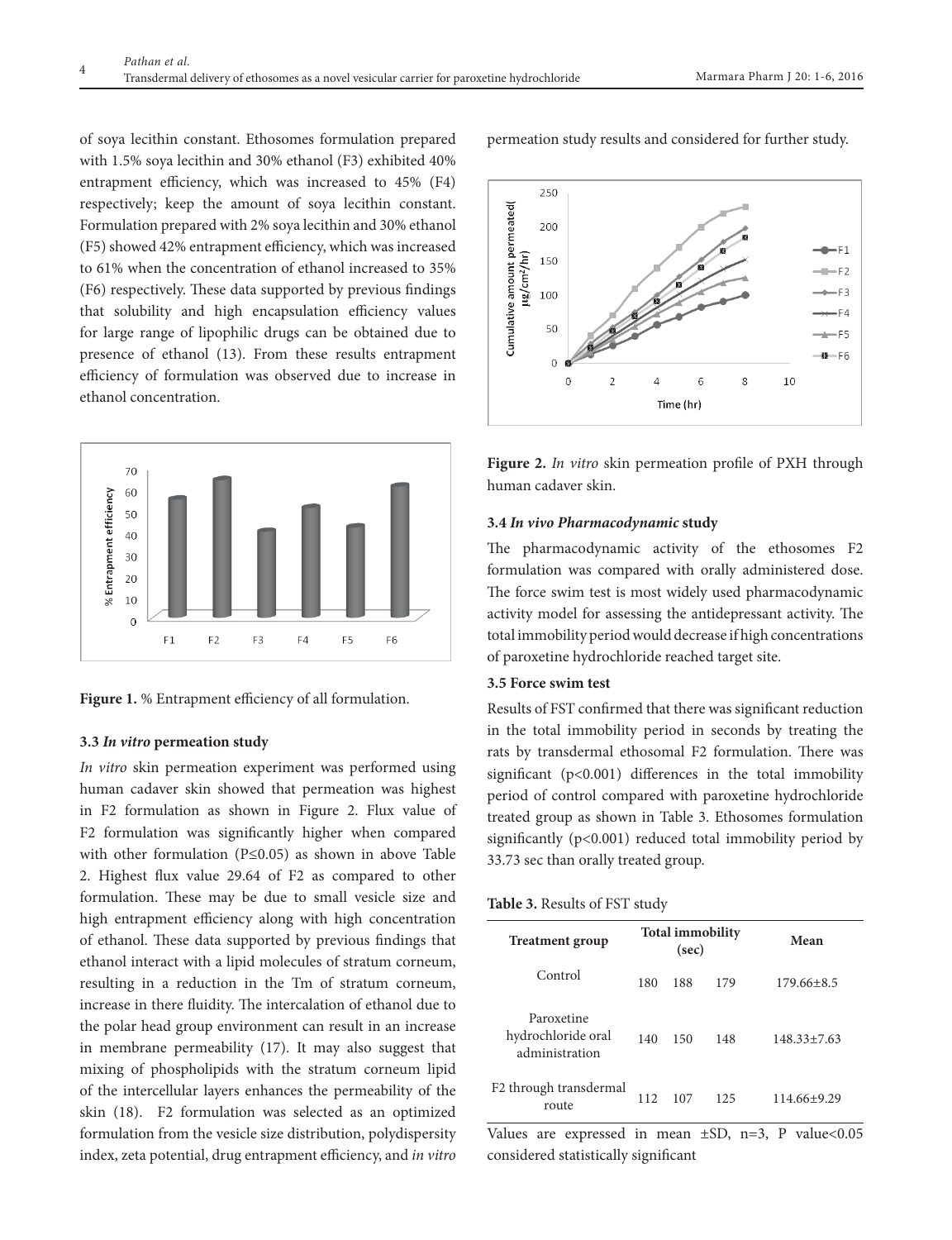#### **3.6 Vesicle stability study**

The results of stability study of vesicles of ethosomes system are shown in Table 4. Size distribution study of system of ethosomes was investigated by using photon correlation spectroscopy. There was no significant change in mean vesicles size and polydispersity index of F2 formulation for a period of 4 weeks.

**Table 4.** Mean particles size and polydispersity index after 21 days of optimized formulation

| Days           | Mean diameter (nm) | Polydispersity index |
|----------------|--------------------|----------------------|
| 1              | $501.33 \pm 1.92$  | $0.252 + 0.012$      |
| $\mathfrak{D}$ | $501.99 + 0.036$   | $0.255+0.018$        |
| 3              | $502.36 + 0.01$    | $0.258 + 0.025$      |
| 7              | $502.7 + 0.026$    | $0.60 \pm 0.015$     |
| 14             | $503.78 \pm 0.03$  | $0.605 + 0.024$      |
| 21             | $505.58 \pm 0.025$ | $0.610 + 0.026$      |

Values are expressed in mean ±SD, n=3

**Etozomların, Paroksetin Hidroklorür İçin Yeni Veziküler Taşıyıcı Olarak Transdermal Verilmesi:** *In Vitro* **Değerlendirme ve** *In vivo* **Çalışma**

# **ÖZET**

Bu çalışmanın amacı paroksetin hidroklorür'ün transdermal verilişi için taşıyıcı olarak, stabil bir etozomal formülasyon geliştirilmesi ve karakterizasyonudur. Bu etozomu hazırlamak için farklı derişimlerde lesitin ve etanol kullanılmıştır. Vezikül boyutu, polidispersite indeksi, zeta potansiyeli ve yükleme etkinliği foton korelasyon spektroskopisi ve ultrasantrifüj yöntemleri kullanılarak belirlenmiştir. İn *vitro* deriden geçiş çalışmaları insan kadavra derisi kullanılarak gerçekleştirilmiştir. Stabilite çalışması optimize edilen F2 formülasyonu üzerinde yapılmıştır. Vezikül boyutu artan etanol derişimi

# **References**

- 1. Grieswith bach Conference: Liposome Dermatics. Editors: Braun-Falco O, Kortung HC, Maibach HI. Springer-Verlag, Berlin, Heidelberg. 1992.
- 2. Touitou E, Junginger HE, Weiner ND, Mezei M. Liposomes as carriers for topical and transdermal delivery. J Pharm Sci 1992; 9: 1189–1203.
- 3. Hollister LE. A Lange Medical Book: Basic and Clinical Pharmacology. Appleton and Lange, Norwalk, Connecticut. 1995, pp 448–459.

# **4. Conclusion**

Ethosomal vesicles with appropriate size and maximum drug entrapment efficiency can be prepared. F2 formulation showed highest transdermal flux across human skin was composed of 1% soya lecithin, 35% ethanol and 2% cholesterol. *In vivo* pharmacodyanamic study of optimised formulation showed significant values compared to control group. Therefore, it can be concluded from the result of the study that ethosome formulation is a potentially useful carrier for transdermal delivery of paroxetine hydrochloride

# **5. Conflict of Interest**

The authors report no conflict of interests. The author along are responsible for content and writing of paper.

# **6. Acknowledgement**

The authors are grateful to All India Council for Technical Education, New Delhi (AICTE) Govt. of India for providing financial assistance under Career Award for Young Teacher to I. B. Pathan.

ile azalmıştır. Yükleme etkinliği ise artan soya lesitin derişimi ile artmıştır. Etozom %40-60 arasında yükleme kapasitesi göstermiştir. İnsan derisinden *in vitro* geçiş çalışmasında F2 rumuzlu etozom formülasyonu daha yüksek transdermal akı göstermiştir (%29.64 µg/cm2 /sa). *In vitro* geçişteki salım mekanizması formülasyondan sıfırıncı derece ilaç salımı olduğunu göstermiştir. *In vivo* farmakodinamik çalışmada ise F2 formülasyonu kontrol grubuyla karşılaştırıldığında belirgin bir immobilite göstermiştir. Stabilite çalışmalarının sonuçları, vezikül boyut dağılımında ve polidspersite indeksinde belirgin bir değişiklik olmadığını ortaya çıkarmıştır. Sonuçlarımız, geliştirilen etozomal sistemin, paroksetin hidroklorür'ün transdermal uygulanmasında kullanımının olası ve güvenli olabileceğini göstermiştir.

**Anahtar kelimeler:** Etozom, transdermal, paroksetin hidroklorür, soya lesitin, kolestrol

- 4. Kilts CD. Potential new drug delivery systems for antidepressants: An overview. J Clin Psychiatry 2003; 64:31–3.
- 5. Frampton JE, Plosker GL. Selegiline transdermal system: in the treatment of major depressive disorder: Profile report. CNS Drugs 2007; 21: 521–24.
- 6. Singh G, Ghosh B, Kaushalkumar D, Somsekhar V. Screening of venlafaxine hydrochloride for transdermal delivery: passive diffusion and iontophoresis. AAPS Pharm Sci Tech 2008; 9: 791–7.